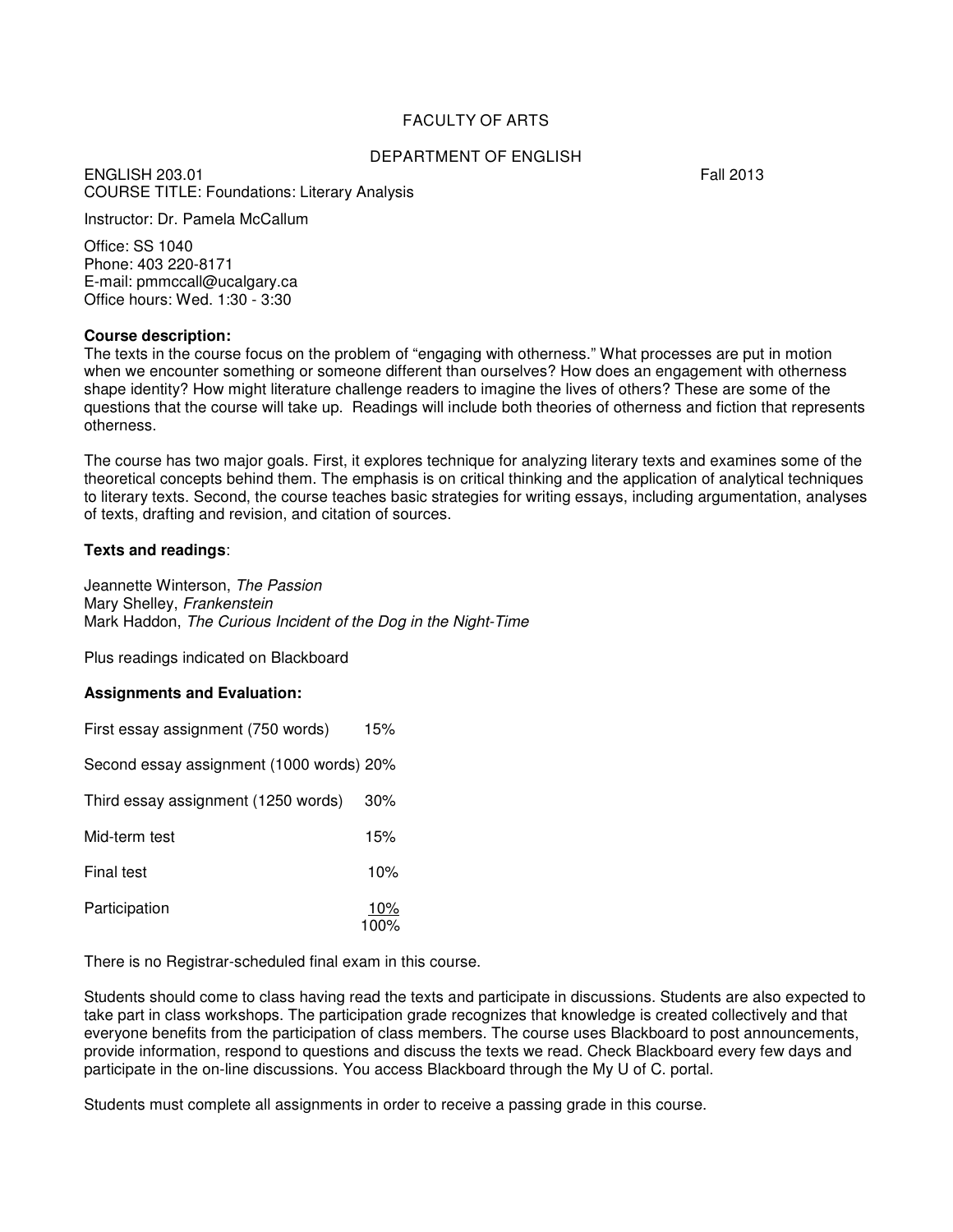Assignments submitted after the deadline will be penalized with the loss of a third of a grade (an A- to B+) for each business day [not class] that the assignment is overdue.

Please make every effort to take assignments directly to the instructor. If it is not possible to do so, take your assignment to SS 1152 and put it in the drop-box near the door. Your assignment will be date-stamped and placed in the instructor's mailbox. It is your responsibility to keep a copy of all assignments in case of loss by any cause. Assignments cannot be returned by staff in the Department office.

### **Grading system:**

| $90 + \%$    | A+ | 4.0 |
|--------------|----|-----|
| $85 - 89 %$  | A  | 4.0 |
| $80 - 84 %$  | A– | 3.7 |
| $77 - 79%$   | B+ | 3.3 |
| $74 - 76%$   | В  | 3.0 |
| $70 - 73%$   | B– | 2.7 |
| $67 - 69 %$  | C+ | 2.3 |
| $64 - 66 %$  | C. | 2.0 |
| $60 - 63 %$  | C– | 1.7 |
| $55 - 59 \%$ | D+ | 1.3 |
| $50 - 54 %$  | D. | 1.0 |
| $0 - 49 \%$  | F  | 0   |

The University of Calgary's four-point Undergraduate Grading System, as described in the Calendar (**http://www.ucalgary.ca/pubs/calendar/current/f-2.html**), will be used in this course.

A+/A (4.0); A- (3.7); B+ (3.3); B (3.0); B- (2.7); C+ (2.3); C (2.0); C- (1.7); D+ (1.3); D (1.0); F (0)

Please note that, according to the University Calendar (F.1), instructors may use their discretion when rounding upwards or downwards when the average of term work and exams is between two letter grades.

Although the A+ is solely an honorific that entails no additional points in the four-point system, the course instructor will employ this mark to distinguish superlative work that exceeds expectations in style, correctness, intellectual depth and breadth, sophistication, and originality.

### **Plagiarism:**

Using any source whatsoever without clearly documenting it is a serious academic offense. Consequences include failure on the assignment, failure in the course and possible suspension or expulsion from the university. Please refer to the following information and make sure you are familiar with the statement below on plagiarism. **http://www.ucalgary.ca/pubs/calendar/current/k-2-1.html** 

## **Scribe and Muse Club for English Students:**

The Scribe and Muse Reading and Writing Club (SMRWC) fosters and champions reading and writing through community service, leadership, and engagement. We strive to enhance the academic and social experience of undergraduate students by promoting academic excellence and interaction between students, faculty, and the community, through social, cultural, and academic events. **http://english.ucalgary.ca/content/scribe-andmuse-reading-and-writing-club** 

Our email address is **smrwc@ucalgary.ca.**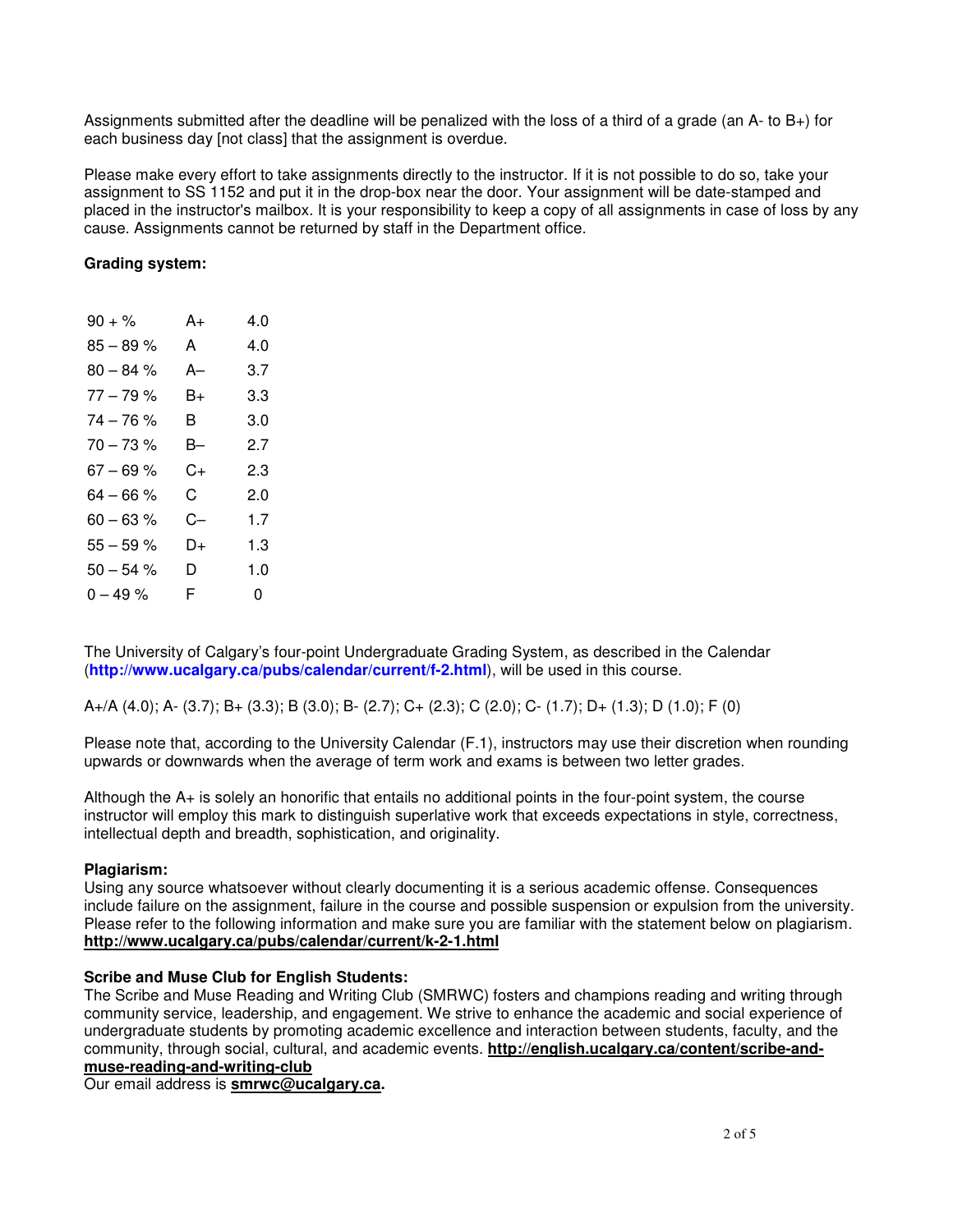### **English Department Website:**

For more information about courses, programs, policies, events and contacts in the Department of English, please go to our website at **http://english.ucalgary.ca.** Please note that the course outlines posted on the English Department website constitute the official course outline for purposes of appeals. Students should verify any hard copies against this posted version. For courses which employ numerical grades, the official departmental percentage to letter grade conversion scale is also posted on the department website.

### **Writing support:**

The Student Success Centre offers both online and workshop writing support for U of C students. **http://www.ucalgary.ca/ssc/writing-support**

## **Follow the Department of English on Facebook & Twitter:**



### **Academic regulations and schedules:**

Consult the Calendar for course information, university and faculty regulations, dates, deadlines and schedules, student, faculty and university rights and responsibilities. The homepage for the University Calendar is **http://www.ucalgary.ca/pubs/calendar/current/index.htm**

#### **Guidelines on e-mail Etiquette: https://www.ucalgary.ca/it/help/articles/email/etiquette**

### **Grade appeals:**

Consult the following University Calendar link and request advice from the English Department office, SS 1152. Please note that "mere dissatisfaction with a decision is not sufficient grounds for the appeal of a grade or other academic decision."

### **http://www.ucalgary.ca/pubs/calendar/current/i.html**

### **Deferral of term work and final examinations**:

Should you require an extension for completion of term papers or assignments beyond the deadline of five days after the end of lectures, an Application of Deferment of Term Work form must be completed. The University also has regulations governing the deferral of final examinations. See Calendar:

### **http://www.ucalgary.ca/pubs/calendar/current/g-6.html, http://www.ucalgary.ca/pubs/calendar/current/g-7.html.**

### **Academic Accommodation:**

It is the students' responsibility to request academic accommodations. If you are a student with a documented disability who may require academic accommodations and have not registered with Student Accessibility Services, please contact them at 403-220-6019. Students who have not registered with Student Accessibility Services are not eligible for formal academic accommodations. More information about academic accommodations can be found at **www.ucalgary.ca/access** .

### **Emergency Evacuation/Assembly Points**: **http://www.ucalgary.ca/emergencyplan/assemblypoints**;

### **Freedom of Information and Protection of Privacy Act: http://www.ucalgary.ca/legalservices/foip/**

### **"Safewalk" Program:**

Campus Security will escort individuals day or night: call 220-5333 for assistance. Use any campus phone, emergency phone or the yellow phone located at most parking lot pay booths. **http://www.ucalgary.ca/security/safewalk/**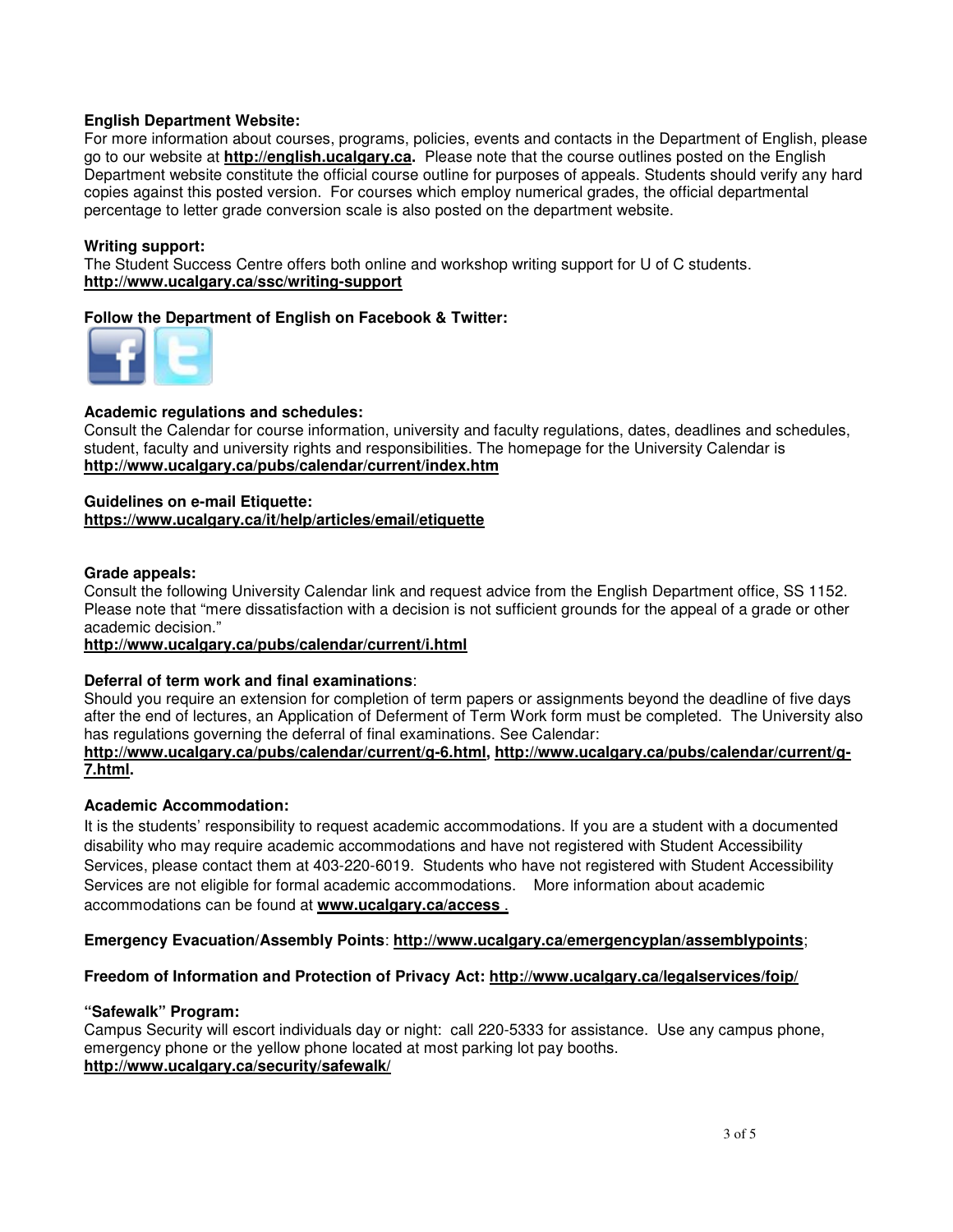## **Faculty of Arts Program Advising and Student Information Resources:**

Have a question, but not sure where to start? The new Faculty of Arts Program Information Centre (PIC) is your information resource for everything in Arts! Drop in at SS110, call us at 403-220-3580 or email us at **artsads@ucalgary.ca.** You can also visit the Faculty of Arts website at **http://arts.ucalgary.ca/undergraduate**  which has detailed information on common academic concerns.

For program planning and advice, contact the Student Success Centre (formerly the Undergraduate programs Office) at (403) 220-5881 or visit them in their new space on the 3rd Floor of the Taylor Family Digital Library.

For registration (add/drop/swap), paying fees and assistance with your Student Centre, contact Enrolment Services at (403) 210-ROCK [7625] or visit them at the MacKimmie Library Block.

## **Contact for Students Union Representatives for the Faculty of Arts: arts1@su.ucalgary.ca, arts2@su.ucalgary.ca, arts3@su.ucalgary.ca, arts4@su.ucalgary.ca**

**Contact for Students Ombudsman's Office**: http://www.ucalgary.ca/provost/students/ombuds